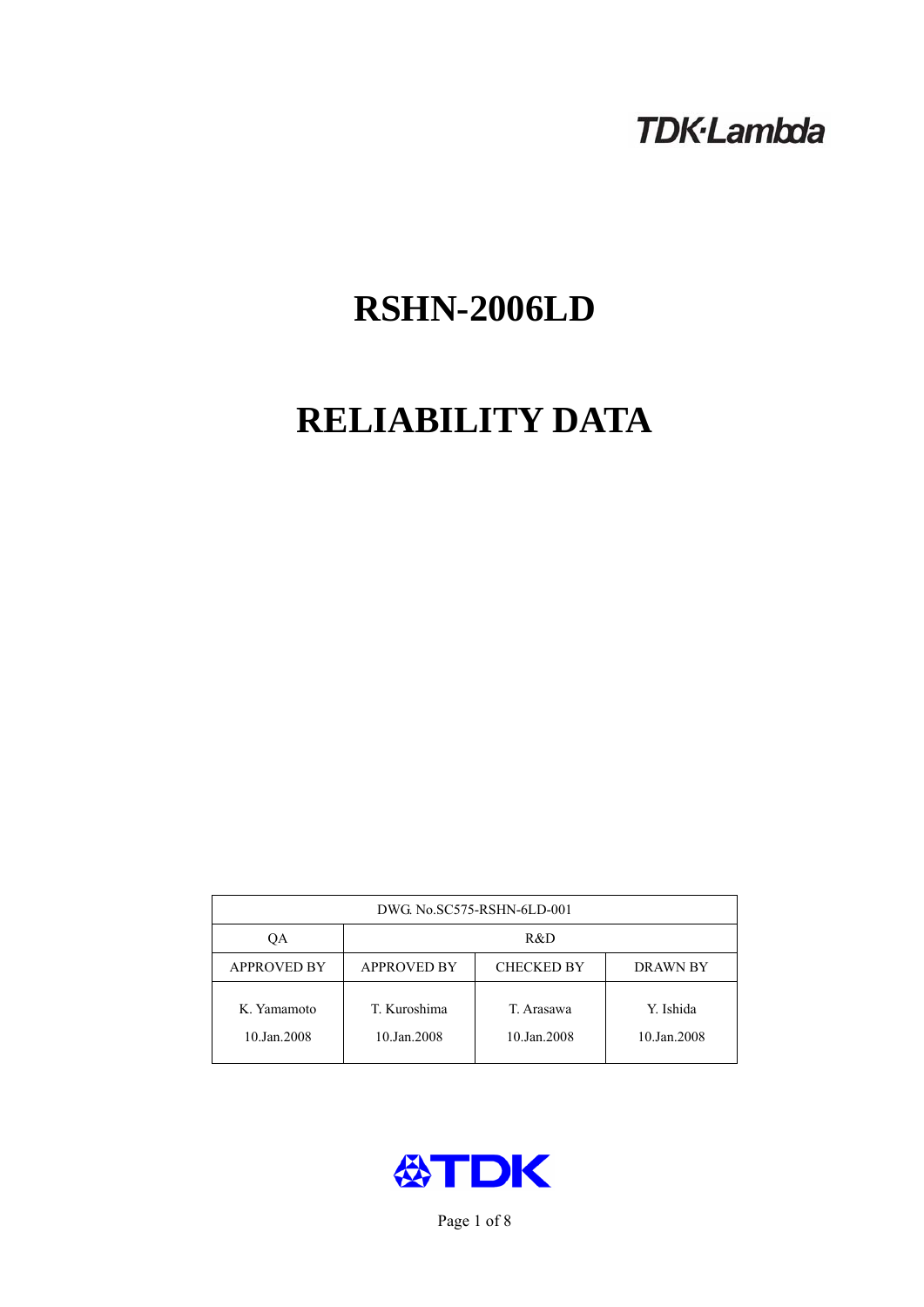#### **RSHN-2006LD**

# **I N D E X**

|                                     | Page   |
|-------------------------------------|--------|
| 1. Calculated Values of MTBF        | Page-3 |
| 2. Vibration Test                   | Page-4 |
| 3. Heat Cycle Test                  | Page-5 |
| 4. Humidity Test                    | Page-6 |
| 5. High Temperature Resistance Test | Page-7 |
| 6. Low Temperature Storage Test     | Page-8 |

The following data are typical values. As all units have nearly the same characteristics, the data to be considered as ability values.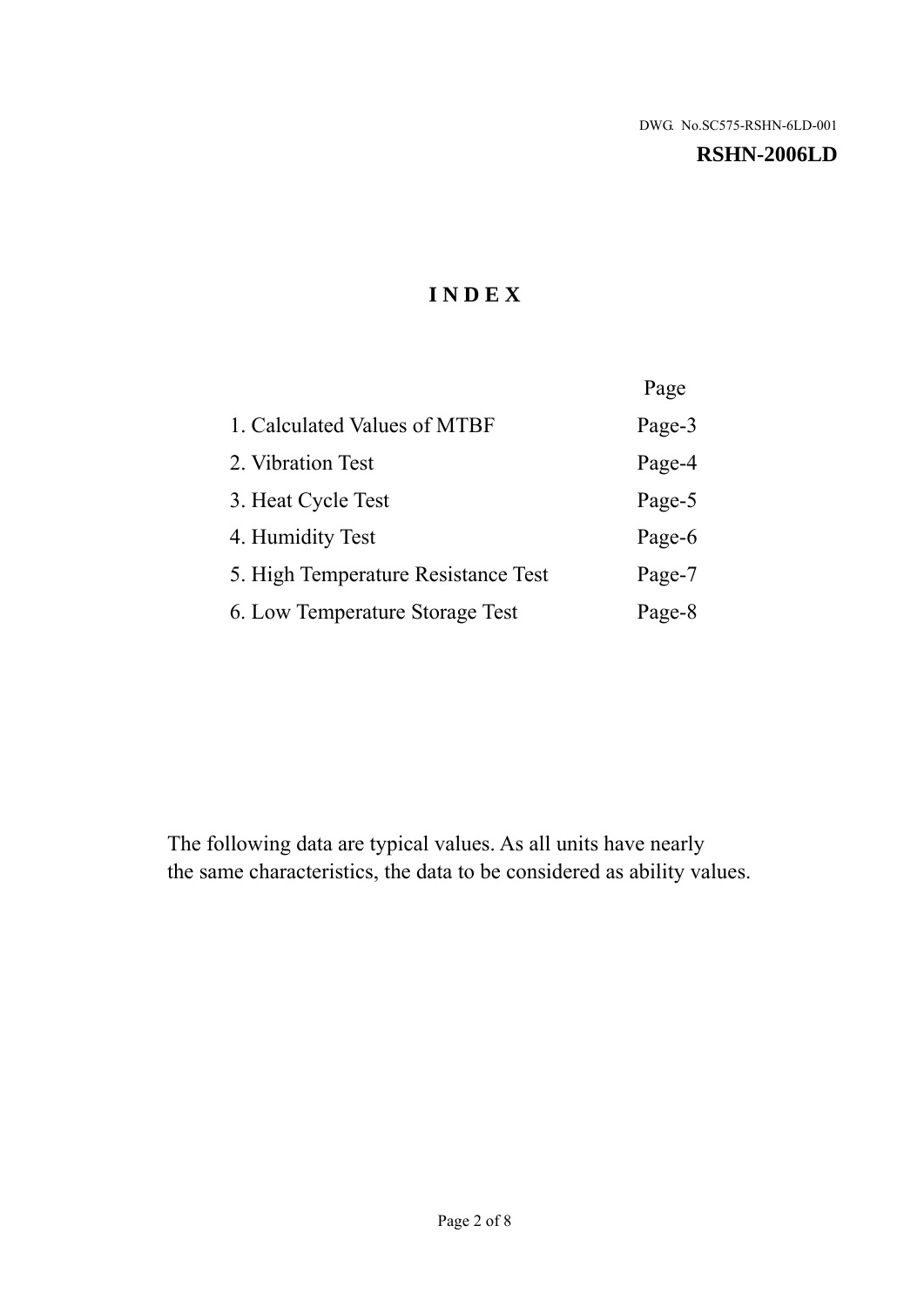#### **RSHN-2006LD**

### 1. Calculated values of MTBF

MODEL : RSHN-2006LD

(1) Calculating Method

 Calculated based on parts stress reliability projection of MIL-HDBK-217F NOTICE2.

Individual failure rates  $\lambda$  G is given to each part and MTBF is calculated by the count of each part.

$$
MTBF = \frac{1}{\lambda_{\text{equip}}} = \frac{1}{\sum_{i=1}^{n} N_i (\lambda_G \pi_Q)_i} \times 10^6 \text{ (hours)}
$$

| : Total equipment failure rate (Failure / $10^6$ Hours)                   |
|---------------------------------------------------------------------------|
| : Generic failure rate for the $\hbar$ generic part                       |
| (Failure/ $10^6$ Hours)                                                   |
| : Quantity of <i>i</i> th generic part                                    |
| : Number of different generic part categories                             |
| : Generic quality factor for the <i>i</i> th generic part ( $\pi Q = 1$ ) |
|                                                                           |

- (2) MTBF Values
	- GF : Ground, Fixed

 $MTBF = 5,410,084$  (Hours)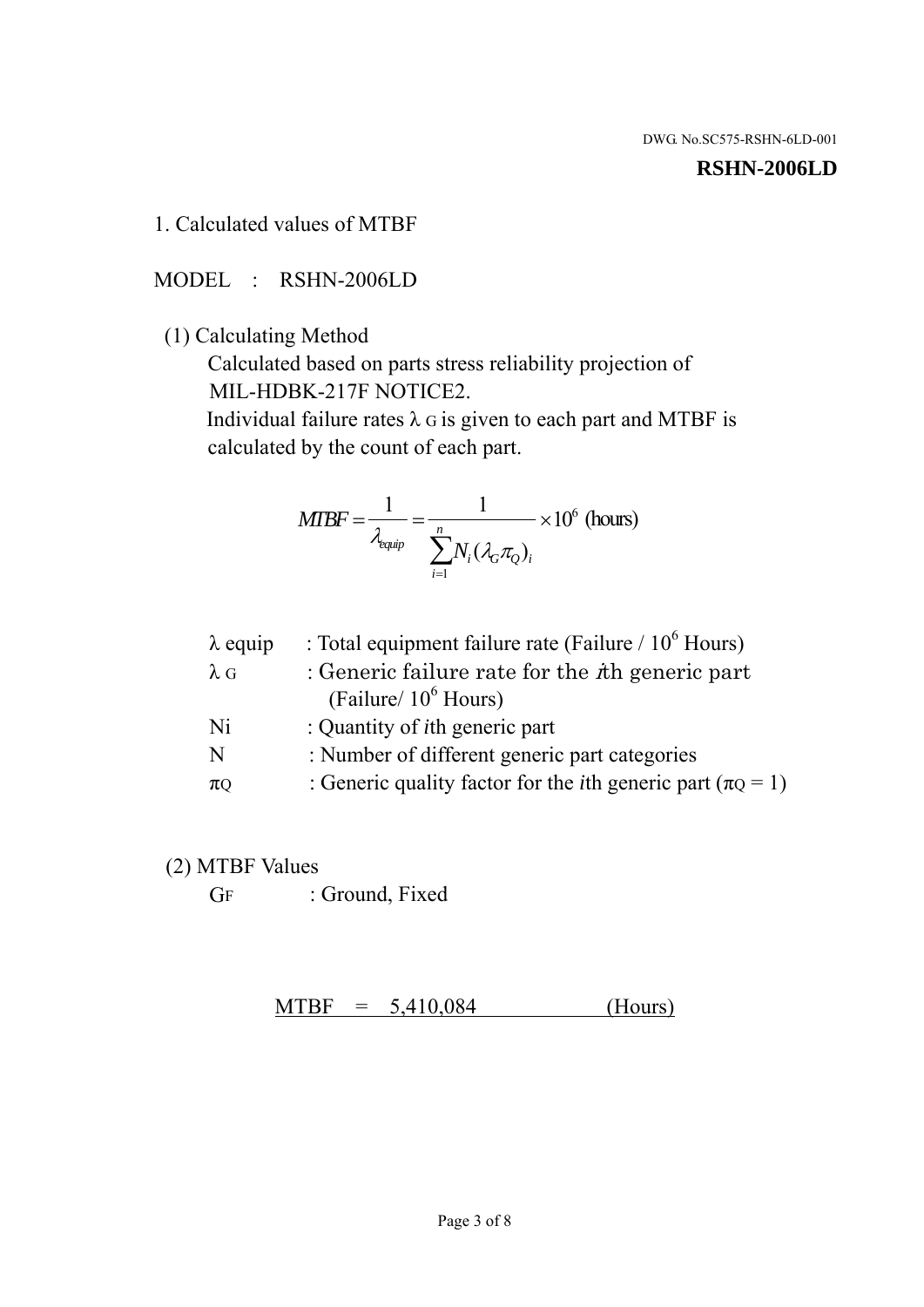#### **RSHN-2006LD**

2. Vibration Test

### MODEL : RSHN-2006LD (Representation Product : RSEN-2030D)

- (1) Vibration Test Class Frequency Variable Endurance Test
- (2) Equipment Used Controller VS-1000-6, Vibrator 905-FN ( IMV CORP.)
- (3) The Number of D.U.T. (Device Under Test) 5 units
- (4) Test Condition
	- · Frequency : 10~55Hz
	- $\cdot$  Acceleration : 9.8m/s<sup>2</sup>, Sweep for 1 min.
	- · Dimension and times : X, Y and Z directions for 1 hour each.

# (5) Test Method

Fix the D.U.T. on the fitting-stage

# (6) Test Results

PASS

#### Typical Sample Data

| . .                           |                                 |                   |                     |                     |
|-------------------------------|---------------------------------|-------------------|---------------------|---------------------|
| Check item                    | Spec.                           |                   | <b>Before Test</b>  | After Test          |
| Attenuation (dB)              | Differential Mode: 25dBmin.     | $0.4$ MHz         | 38.80               | 39.10               |
|                               |                                 | 30 MHz            | 56.51               | 55.42               |
|                               | Common Mode: 25dBmin.           | 2 MHz             | 36.23               | 36.01               |
|                               |                                 | 30 MHz            | 37.14               | 36.63               |
| Leakage Current (mA)          | $1mA$ max. $(250V, 60Hz)$       | Line1             | 0.41                | 0.40                |
|                               |                                 | Line <sub>2</sub> | 0.41                | 0.40                |
| DC Resistance $(m\Omega)$     | $6m \Omega$ max.                |                   | 3.62                | 3.60                |
| <b>Test Voltage</b>           | $L-L: 1768Vdc$ 60s.             |                   | OK                  | OK.                 |
|                               | $L-E$ : 2500Vac 60s.            |                   |                     |                     |
| Isolation Resistance ( $MQ$ ) | $100M \Omega$ min. (500Vdc 60s) |                   | $4.0 \times 10^{6}$ | $4.0 \times 10^{6}$ |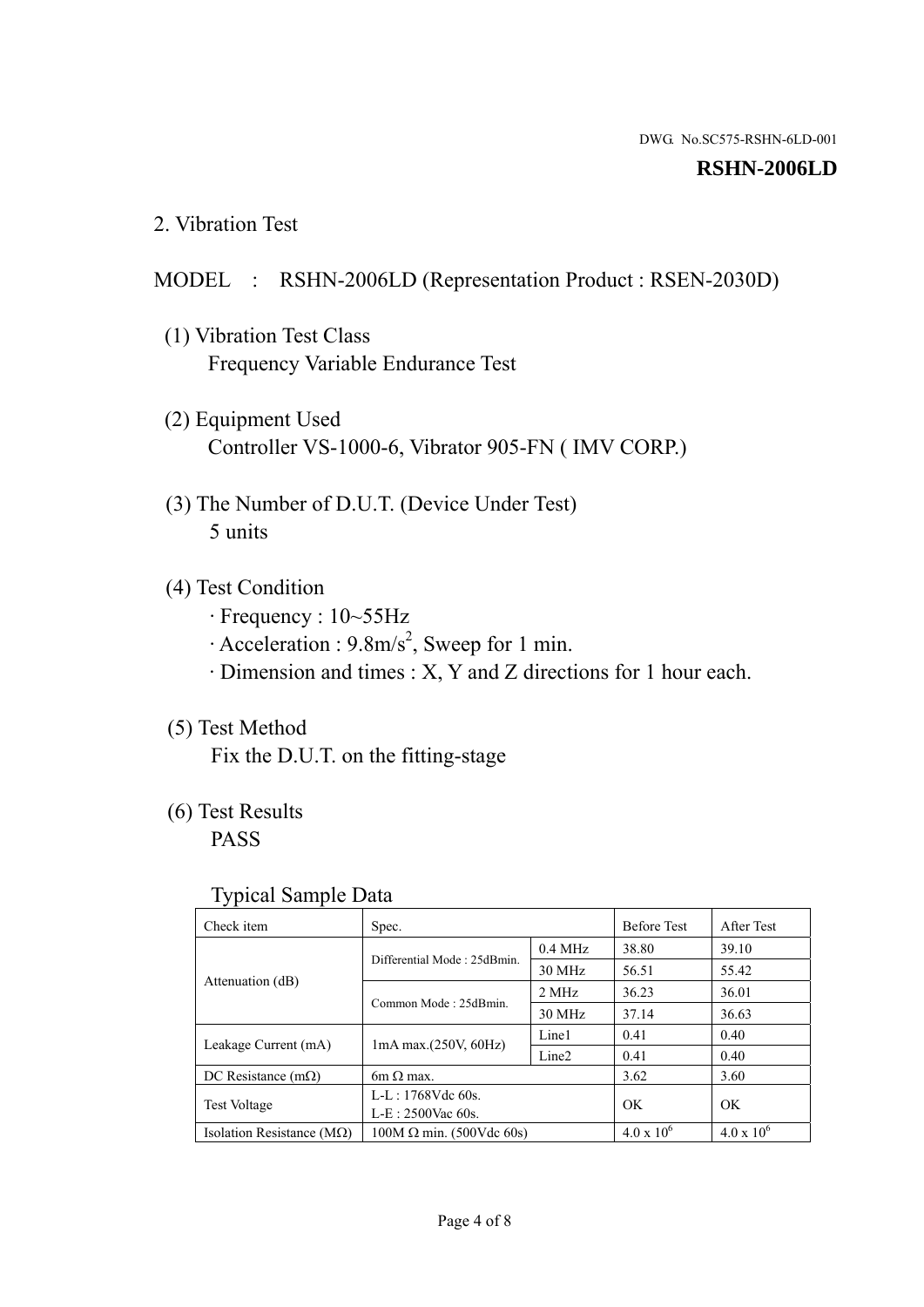1 cycle

30min.

3min.

30min.

3. Heat Cycle Test

# MODEL : RSHN-2006LD (Representation Product : RSEN-2030)

- (1) Equipment Used TEMPERATURE CHAMBER TSA-71H-W (ESPEC CORP.)
- (2) The Number of D.U.T. (Device Under Test) 5 units
- (3) Test Conditions
	- · Ambient Temperature : -25~+85°C · Test Cycles : 100cycles
- (4) Test Method

 Before the test check if there is no abnormal characteristics and put the D.U.T. in the testing chamber. Then test it in the above cycles, After the test is completed leave it for 1 hour at room temperature and check it if there is no abnormal each characteristics.

 $+85$ °C

 $-25$ °C

(5) Test Results

PASS

| <b>Typical Sample Data</b> |  |  |
|----------------------------|--|--|
|----------------------------|--|--|

| Check item                    | Spec.                           |                   | <b>Before Test</b> | After Test        |
|-------------------------------|---------------------------------|-------------------|--------------------|-------------------|
|                               | Differential Mode: 25dBmin.     | $0.4$ MHz         | 40.06              | 40.06             |
|                               |                                 | 30 MHz            | 55.64              | 57.12             |
| Attenuation (dB)              | Common Mode: 25dBmin.           | 2 MHz             | 35.40              | 36.74             |
|                               |                                 | 30 MHz            | 37.70              | 37.36             |
| Leakage Current (mA)          | $1mA$ max. $(250V, 60Hz)$       | Line1             | 0.41               | 0.49              |
|                               |                                 | Line <sub>2</sub> | 0.42               | 0.48              |
| DC Resistance $(m\Omega)$     | $6m \Omega$ max.                |                   | 3.48               | 3.22              |
| <b>Test Voltage</b>           | $L-L: 1768Vdc$ 60s.             |                   | OK                 | OK                |
|                               | L-E: 2500Vac 60s.               |                   |                    |                   |
| Isolation Resistance ( $MQ$ ) | $100M \Omega$ min. (500Vdc 60s) |                   | $9.5 \times 10^5$  | $9.4 \times 10^5$ |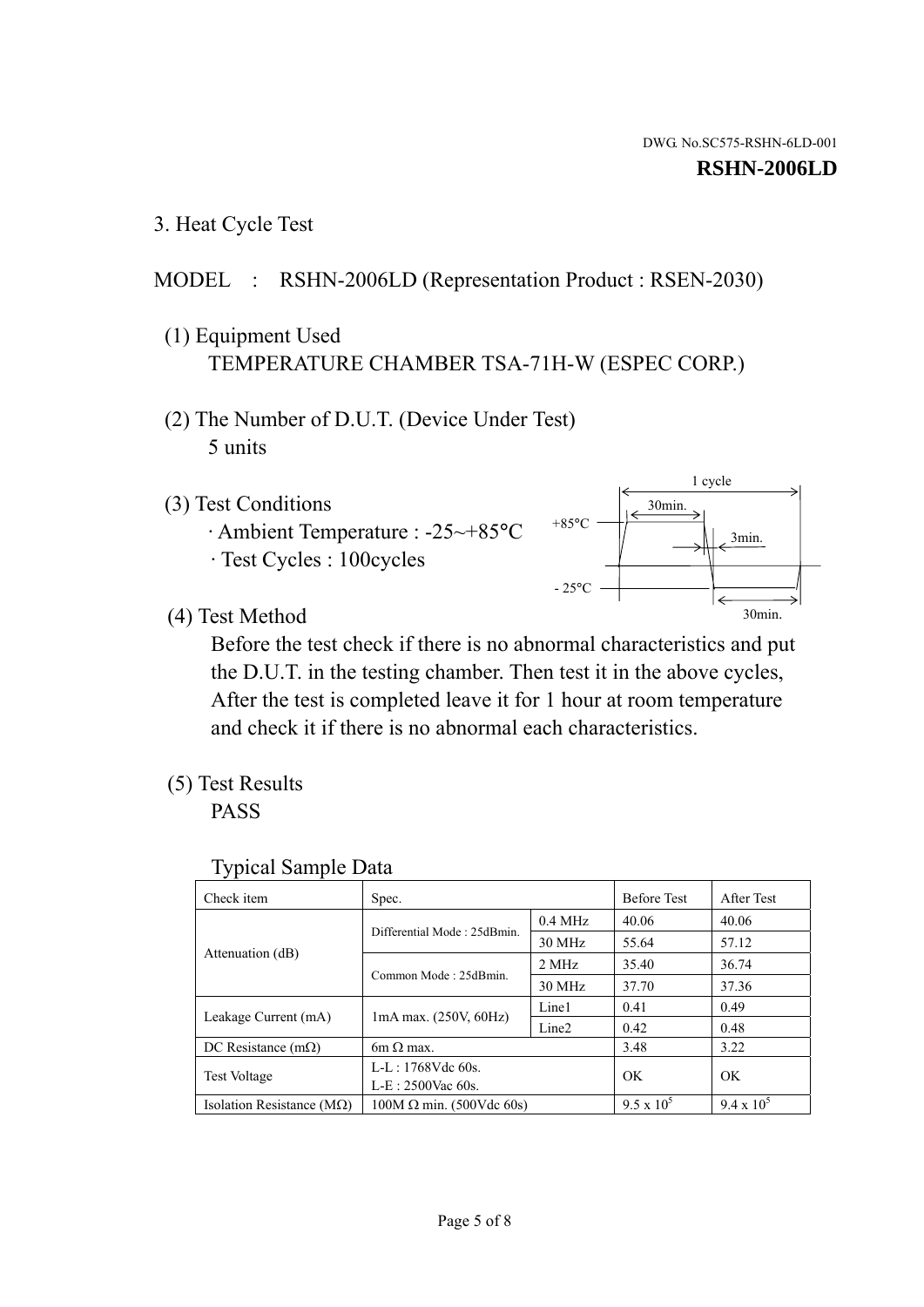4. Humidity Test

# MODEL : RSHN-2006LD (Representation Product : RSEN-2030)

- (1) Equipment Used TEMP. & HUMID. CHAMBER PR-4KT (ESPEC CORP.)
- (2) The Number of D.U.T. (Device Under Test) 5 units

# (3) Test Conditions

- · Ambient Temperature : +40°C
- · Test Time : 500 hours
- · Ambient Humidity : 90~95% RH No Dewdrop

### (4) Test Method

 Before the test check if there is no abnormal characteristics and put the D.U.T. in the testing chamber. Then test it in the above conditions. After the test is completed leave it for 1 hour at room temperature and check it if there is no abnormal each characteristics.

# (5) Test Results

PASS

| ╯┸                                 |                                 |                   |                     |                     |
|------------------------------------|---------------------------------|-------------------|---------------------|---------------------|
| Check item                         | Spec.                           |                   | <b>Before Test</b>  | After Test          |
| Attenuation (dB)                   | Differential Mode: 25dBmin.     | $0.4$ MHz         | 40.92               | 39.42               |
|                                    |                                 | 30 MHz            | 57.38               | 55.62               |
|                                    | Common Mode: 25dBmin.           | 2 MHz             | 36.16               | 36.22               |
|                                    |                                 | 30 MHz            | 37.34               | 37.92               |
| Leakage Current (mA)               | $1mA$ max. $(250V, 60Hz)$       | Line1             | 0.42                | 0.41                |
|                                    |                                 | Line <sub>2</sub> | 0.42                | 0.43                |
| DC Resistance $(m\Omega)$          | 6m $\Omega$ max.                |                   | 3.62                | 3.58                |
| <b>Test Voltage</b>                | $L-L: 1768Vdc$ 60s.             |                   | OK                  | OK                  |
|                                    | $L-E: 2500$ Vac 60s.            |                   |                     |                     |
| Isolation Resistance ( $M\Omega$ ) | $100M \Omega$ min. (500Vdc 60s) |                   | $3.6 \times 10^{6}$ | $4.5 \times 10^{6}$ |

#### Typical Sample Data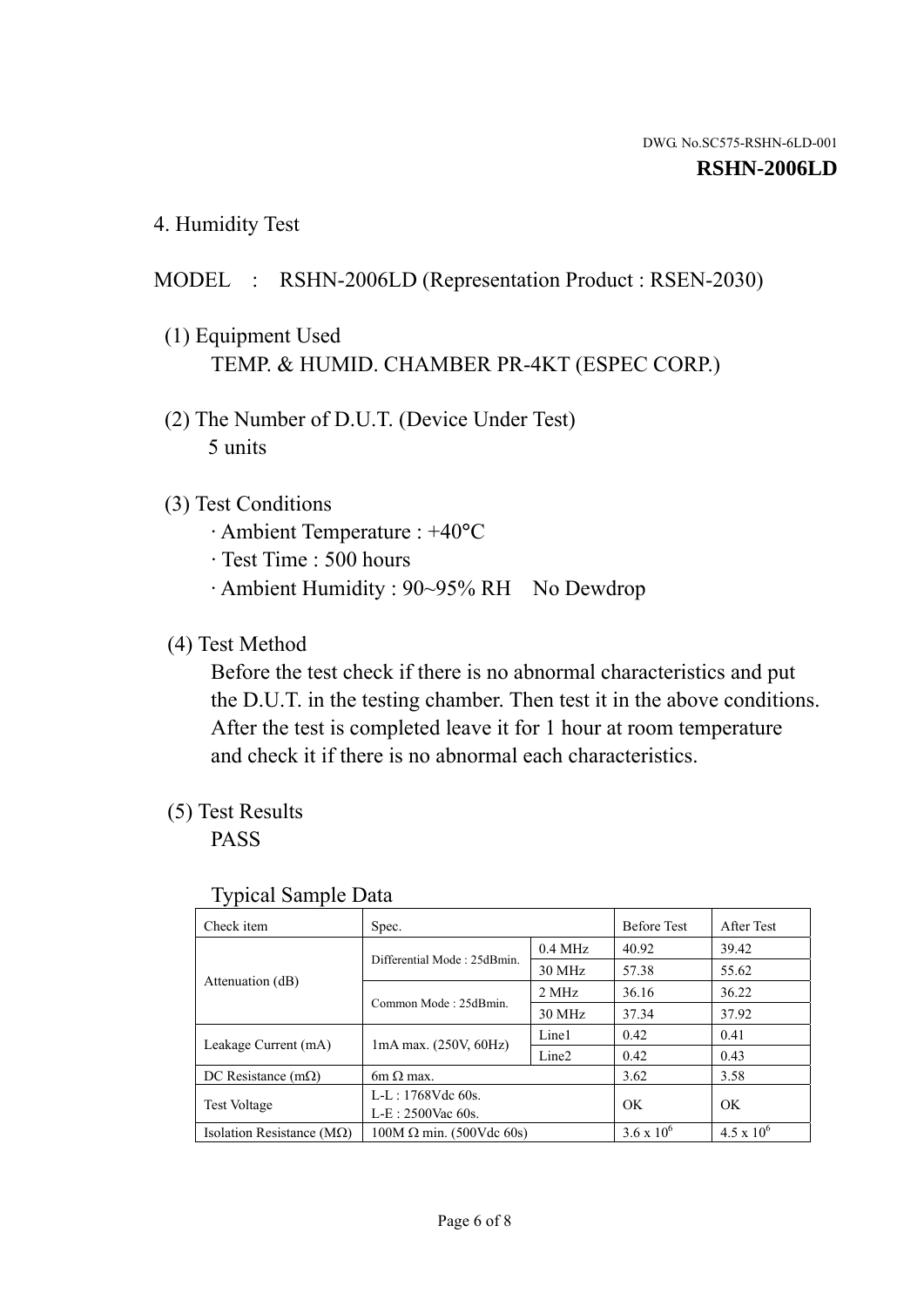5. High Temperature Resistance Test

# MODEL : RSHN-2006LD (Representation Product : RSEN-2060)

- (1) Equipment Used TEMPERATURE CHAMBER PHH-300 ( ESPEC CORP.)
- (2) The Number of D.U.T. (Device Under Test) 5 units
- (3) Test Conditions
	- · Ambient Temperature : +55°C
	- · Test Time : 500 hours
	- · Operating : DC 60A
- (4) Test Method

 Before the test check if there is no abnormal characteristics and put the D.U.T. in the testing chamber. Then test it in the above conditions. After the test is completed leave it for 1 hour at room temperature and check it if there is no abnormal each characteristics.

(5) Test Results

PASS

| J 1                                |                                 |                   |                     |                     |
|------------------------------------|---------------------------------|-------------------|---------------------|---------------------|
| Check item                         | Spec.                           |                   | <b>Before Test</b>  | After Test          |
|                                    | Differential Mode: 25dBmin.     | $0.2$ MHz         | 57.86               | 58.52               |
|                                    |                                 | 30 MHz            | 52.04               | 51.94               |
| Attenuation (dB)                   | Common Mode: 25dBmin.           | 2 MHz             | 35.90               | 36.04               |
|                                    |                                 | 30 MHz            | 26.60               | 27.62               |
| Leakage Current (mA)               | $1mA$ max. $(250V, 60Hz)$       | Line1             | 0.45                | 0.46                |
|                                    |                                 | Line <sub>2</sub> | 0.46                | 0.46                |
| DC Resistance $(m\Omega)$          | $3m \Omega$ max.                |                   | 2.22                | 2.24                |
| <b>Test Voltage</b>                | $L-L: 1768Vdc$ 60s.             |                   | OK                  |                     |
|                                    | $L-E: 2500$ Vac 60s.            |                   |                     | OK                  |
| Isolation Resistance ( $M\Omega$ ) | $100M \Omega$ min. (500Vdc 60s) |                   | $4.1 \times 10^{6}$ | $4.6 \times 10^{6}$ |

#### Typical Sample Data